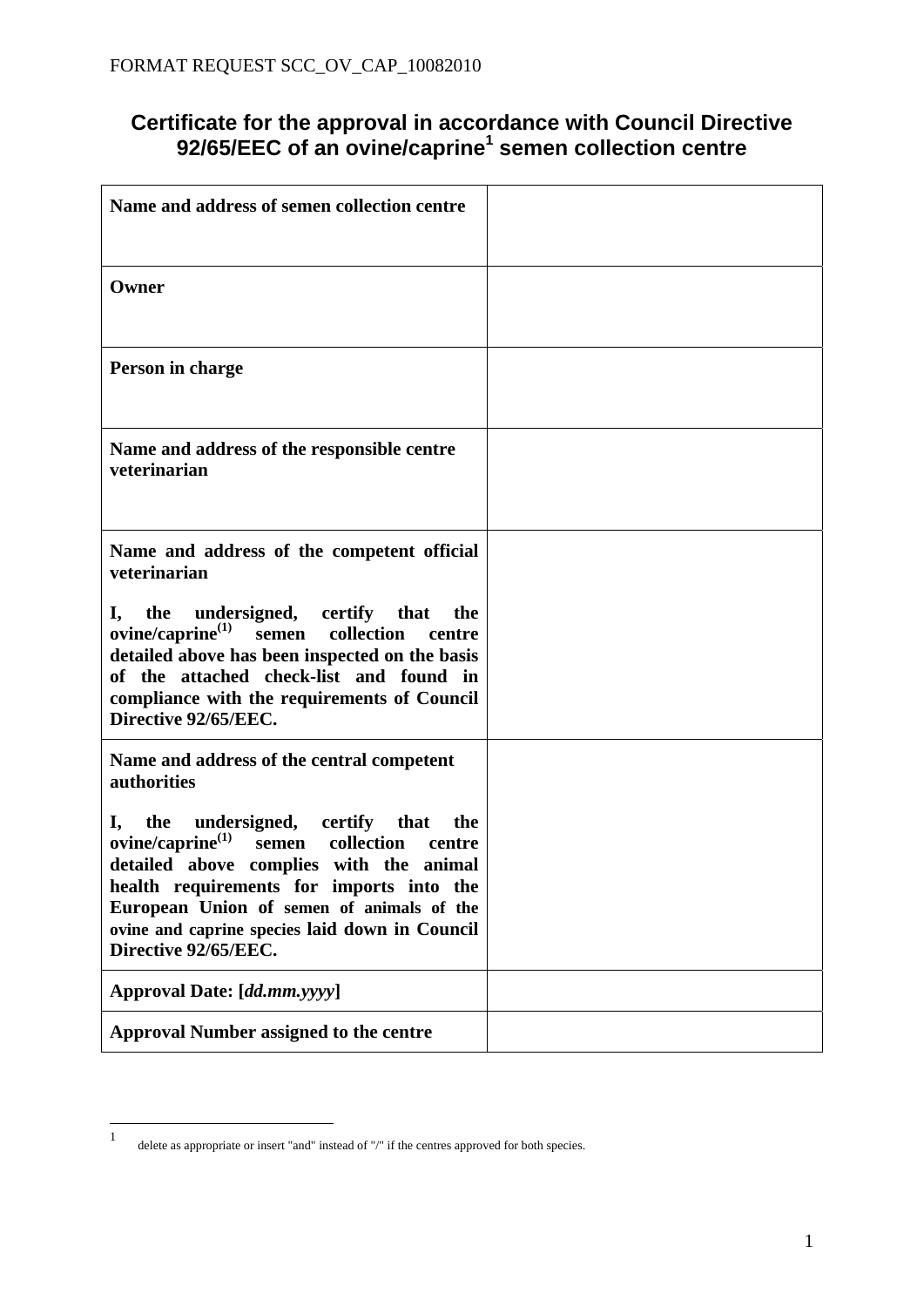| Questionnaire for the approval of ovine/caprine <sup>2</sup> semen collection centres |                                                                                |                                                                                                                                                                                                                                                                                                                                            |                       |
|---------------------------------------------------------------------------------------|--------------------------------------------------------------------------------|--------------------------------------------------------------------------------------------------------------------------------------------------------------------------------------------------------------------------------------------------------------------------------------------------------------------------------------------|-----------------------|
| <b>Number</b>                                                                         | Reference                                                                      | <b>Question</b>                                                                                                                                                                                                                                                                                                                            | $Y = Yes$<br>$N = No$ |
|                                                                                       | 1. General criteria                                                            |                                                                                                                                                                                                                                                                                                                                            |                       |
| 1.1.                                                                                  | 92/65/EEC Council Directive<br>Article 17 Paragraph 2 (a)                      | Is the third country or parts of the territory of<br>third country listed in Annex I to Commission<br>Decision 2010/472/EU for imports into the<br>EU of semen of animals of the ovine and<br>caprine species                                                                                                                              |                       |
| 1.2.                                                                                  | 92/65/EEC Council Directive<br>Article 12 Paragraph 1<br>(measures equivalent) | Are the checks at origin carried out equivalent<br>to the requirements laid down in Article 3 of<br>Directive 90/425/EEC                                                                                                                                                                                                                   |                       |
| 1.3.                                                                                  | 92/65/EEC Council Directive<br>Article 12 Paragraph 2                          | notification<br>disease<br>the rules<br>Are<br>on<br>established in Directives 90/425/EEC and<br>92/65/EEC applied                                                                                                                                                                                                                         |                       |
| 1.4.                                                                                  | 92/65/EEC Council Directive<br>Article 12 Paragraph 4<br>(measures equivalent) | Are arrangements in place to pre-notify the<br>arrival of a consignment at an approved<br>border inspection post for the checks required<br>accordance with Council Directive<br>in<br>97/78/EC                                                                                                                                            |                       |
| 1.5.                                                                                  | 92/65/EEC Council Directive<br>Article 12 Paragraph 5                          | Does the competent authority have the legal<br>power to carry out checks where it is<br>suspected that the provisions governing semen<br>collection centres have not been complied<br>with or there is a doubt as for the health of the<br>animals or the quality of semen                                                                 |                       |
| 1.6.                                                                                  | 92/65/EEC Council Directive<br>Article 12 Paragraph 6                          | administrative<br>Are<br><b>or</b><br>penal<br>measures<br>available to penalize any infringement of the<br>provisions governing semen collection centres<br>in particular as for the certificates, state of<br>animals, identification and marking of animals<br>and semen and the control of animals and<br>products concerned therefore |                       |
| 1.7.                                                                                  | Is the centre approved for dual purposes (national and EU-approved)            |                                                                                                                                                                                                                                                                                                                                            |                       |
| 2. Technical conditions to be applied for semen collection centre                     |                                                                                |                                                                                                                                                                                                                                                                                                                                            |                       |
| 2.1.                                                                                  | 92/65/EEC Council Directive<br>Annex D Chapter I (I), Point 1.1                | Is the centre placed under the supervision of a<br>centre veterinarian                                                                                                                                                                                                                                                                     |                       |
| 2.2.                                                                                  | 92/65/EEC Council Directive<br>Annex D Chapter I (I), Point 1.2 (a)            | lockable<br>animal<br>Has<br>the<br>centre<br>accommodation which is physically separated<br>from the collection facilities, processing and<br>storage, rooms                                                                                                                                                                              |                       |
| 2.3.                                                                                  | 92/65/EEC Council Directive<br>Annex D Chapter I (I), Point 1.2 (b)            | Has the centre isolation facilities which have<br>no direct communication with the normal<br>animal accommodation                                                                                                                                                                                                                          |                       |
| 2.5.                                                                                  | 92/65/EEC Council Directive<br>Annex D Chapter I (I), Point 1.2 (c)            | Has the centre semen collection facilities, that<br>may be open air, protected from adverse<br>weather effects, with slip-proof flooring with<br>protects from dramatic injury in case of fall, at<br>and around the place of semen collection,<br>without the prejudice to the requirements<br>referred to in point 2.10.                 |                       |
| 2.6.                                                                                  | 92/65/EEC Council Directive<br>Annex D Chapter I (I), Point 1.2 (d)            | Has the centre a separate room for the<br>cleansing and disinfection or sterilisation of<br>equipment                                                                                                                                                                                                                                      |                       |

 $\frac{1}{2}$ delete as appropriate or insert "and" instead of "/" if the centres approved for both species.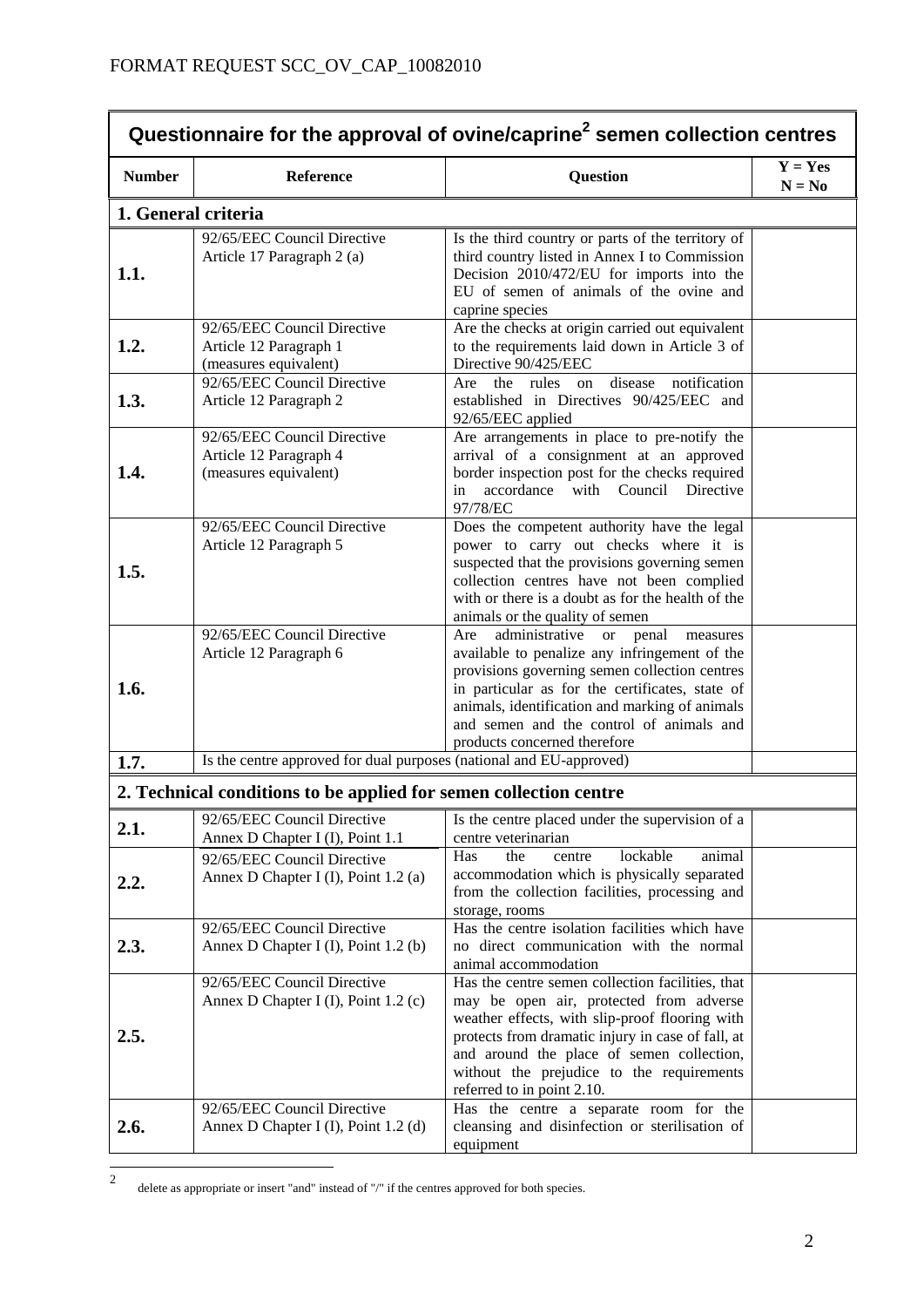| Questionnaire for the approval of ovine/caprine <sup>2</sup> semen collection centres |                                                                                                                                                                                                                                                                                                                                                |                                                                                                                                                                                          |                       |
|---------------------------------------------------------------------------------------|------------------------------------------------------------------------------------------------------------------------------------------------------------------------------------------------------------------------------------------------------------------------------------------------------------------------------------------------|------------------------------------------------------------------------------------------------------------------------------------------------------------------------------------------|-----------------------|
| <b>Number</b>                                                                         | Reference                                                                                                                                                                                                                                                                                                                                      | <b>Question</b>                                                                                                                                                                          | $Y = Yes$<br>$N = No$ |
| 2.7.                                                                                  | 92/65/EEC Council Directive<br>Annex D Chapter I (I), Point 1.2 (e)                                                                                                                                                                                                                                                                            | Has the centre a semen processing room<br>separated from the collection facilities                                                                                                       |                       |
| 2.8.                                                                                  | 92/65/EEC Council Directive<br>Annex D Chapter I (I), Point 1.2 (f)                                                                                                                                                                                                                                                                            | Has the centre a semen storage room                                                                                                                                                      |                       |
| 2.9.                                                                                  | 92/65/EEC Council Directive<br>Annex D Chapter I (I), Point 1.3                                                                                                                                                                                                                                                                                | Is the centre so constructed or isolated that<br>contact with outside livestock is prevented                                                                                             |                       |
| 2.10.                                                                                 | 92/65/EEC Council Directive<br>Annex D Chapter I (I), Point 1.4                                                                                                                                                                                                                                                                                | Is the entire centre except the office rooms so<br>constructed that it can be readily cleaned and<br>disinfected                                                                         |                       |
| 2.11.                                                                                 |                                                                                                                                                                                                                                                                                                                                                | If not, can the outdoor accommodation<br>facilities be quarantined for a sufficient time                                                                                                 |                       |
| 2.12.                                                                                 | If the centre is dually approved for the collection of the semen complying with EU<br>requirements and for the collection of semen complying with the national rules, the<br>scheme/lay-out should be added to indicate the system for separation of donor animals<br>fulfilling EU requirements from the donor animals of other health status |                                                                                                                                                                                          |                       |
|                                                                                       | 3. Health conditions to be applied for semen collection centre                                                                                                                                                                                                                                                                                 |                                                                                                                                                                                          |                       |
| 3.1.                                                                                  | 92/65/EEC Council Directive<br>Annex D Chapter I (II), Point 1.1 (a)                                                                                                                                                                                                                                                                           | Are only ovine/caprine animals whose semen<br>is to be collected kept on the centre                                                                                                      |                       |
|                                                                                       |                                                                                                                                                                                                                                                                                                                                                | What other species are kept on the centre                                                                                                                                                |                       |
| 3.1.1.                                                                                |                                                                                                                                                                                                                                                                                                                                                | Equidae                                                                                                                                                                                  |                       |
|                                                                                       |                                                                                                                                                                                                                                                                                                                                                | Cloven hoofed animals<br>Pet animals (dog, cat)                                                                                                                                          |                       |
|                                                                                       |                                                                                                                                                                                                                                                                                                                                                | Is the centre veterinarian satisfied that the                                                                                                                                            |                       |
| 3.1.2.                                                                                |                                                                                                                                                                                                                                                                                                                                                | health status of other domestic animals on the<br>centre sufficiently excludes risks pertaining to<br>the animal health status of the ovine/caprine<br>animals used for semen collection |                       |
| 3.2.                                                                                  | 92/65/EEC Council Directive<br>Annex D Chapter I (II), Point 1.1 (b)                                                                                                                                                                                                                                                                           | Is the entry of unauthorised persons prevented<br>and are the authorised visitors required to<br>comply with the conditions laid down by<br>centre veterinarian                          |                       |
| 3.3.                                                                                  | 92/65/EEC Council Directive Annex<br>D Chapter I (II), Point 1.1 (c)                                                                                                                                                                                                                                                                           | Is only competent staff who have received<br>adequate training on disinfection and hygiene<br>techniques to prevent the spread of disease<br>employed by the centre                      |                       |
| 3.4.                                                                                  | 92/65/EEC Council Directive<br>Annex D Chapter I (II), Point 1.2 (a)                                                                                                                                                                                                                                                                           | Are records kept on the centre which show:                                                                                                                                               |                       |
| 3.4.1.                                                                                | 92/65/EEC Council Directive<br>Annex D Chapter I (II),<br>Point $1.2$ (a)(i)                                                                                                                                                                                                                                                                   | · the species, breed, date of birth and<br>identification of each animal present in the<br>centre                                                                                        |                       |
| 3.4.2.                                                                                | 92/65/EEC Council Directive<br>Annex D Chapter I (II),<br>Point $1.2$ (a)(ii)                                                                                                                                                                                                                                                                  | • any movement of animals entering or<br>leaving the centre                                                                                                                              |                       |
| 3.4.3.                                                                                | 92/65/EEC Council Directive<br>Annex D Chapter I (II),<br>Point $1.1$ (a)(iii)                                                                                                                                                                                                                                                                 | the health history and the diagnostic tests<br>$\bullet$<br>results<br>thereof,<br>treatments<br>and<br>and<br>vaccinations carried out on animals kept                                  |                       |
| 3.4.4.                                                                                | 92/65/EEC Council Directive<br>Annex D Chapter I (II),<br>Point $1.2$ (a)(iv)                                                                                                                                                                                                                                                                  | the date of collecting and processing semen<br>$\bullet$                                                                                                                                 |                       |
| 3.4.5.                                                                                | 92/65/EEC Council Directive<br>Annex D Chapter I (II),<br>Point $1.2$ (a)(v)                                                                                                                                                                                                                                                                   | the destination of semen<br>$\bullet$                                                                                                                                                    |                       |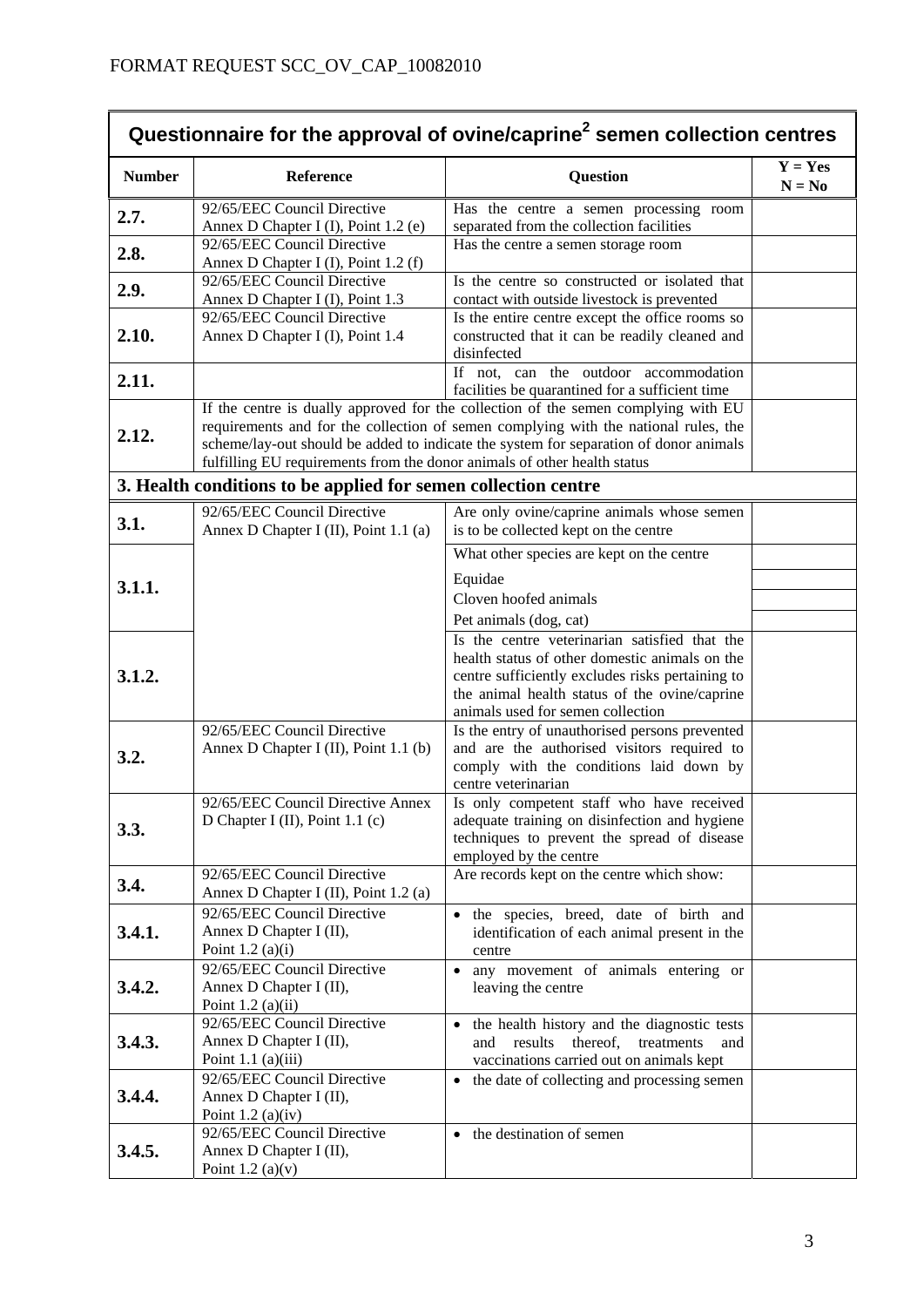$\mathbf{r}$ 

| Questionnaire for the approval of ovine/caprine <sup>2</sup> semen collection centres |                                                                               |                                                                                                                                                                                                                                                |                       |
|---------------------------------------------------------------------------------------|-------------------------------------------------------------------------------|------------------------------------------------------------------------------------------------------------------------------------------------------------------------------------------------------------------------------------------------|-----------------------|
| <b>Number</b>                                                                         | Reference                                                                     | <b>Question</b>                                                                                                                                                                                                                                | $Y = Yes$<br>$N = No$ |
| 3.4.6.                                                                                | 92/65/EEC Council Directive<br>Annex D Chapter I (II),<br>Point $1.2$ (a)(vi) | • the storage of semen                                                                                                                                                                                                                         |                       |
| 3.5.                                                                                  | 92/65/EEC Council Directive<br>Annex D Chapter I (II), Point 1.2 (b)          | Were the animals kept on the centre used for<br>natural breeding in the 30 days prior to first<br>semen collection and during the collection<br>period                                                                                         |                       |
| 3.6.                                                                                  | 92/65/EEC Council Directive<br>Annex D Chapter I (II), Point 1.2 (c)          | Is semen collection, processing, storage<br>carried out in premises set aside for these<br>purposes                                                                                                                                            |                       |
| 3.7.1.                                                                                | 92/65/EEC Council Directive<br>Annex D Chapter I (II), Point 1.2 (d)          | Are all instruments which come into contact<br>with the semen or the donor animal during<br>collection and processing properly disinfected<br>or sterilised prior to use                                                                       |                       |
| 3.7.2.                                                                                |                                                                               | If no, are only new and disposable utensils<br>used which are discarded after use                                                                                                                                                              |                       |
| 3.7.3.                                                                                |                                                                               | Are the instruments and equipment for natural<br>or artificial insemination strictly separated<br>from instruments and equipment coming into<br>contact with donor or other animals on the<br>centre and the semen                             |                       |
| 3.8.                                                                                  | 92/65/EEC Council Directive<br>Annex D Chapter I (II), Point 1.2 (e)          | Do products of animal origin such as diluents,<br>additives or extenders used in the processing<br>of the semen obtained from the sources which<br>present no animal health risk or are so treated<br>prior to use that such risk is prevented |                       |
| 3.9.                                                                                  | 92/65/EEC Council Directive<br>Annex D Chapter I (II), Point 1.2 (f)          | Had cryogenic agents used for preservation or<br>storage of semen been used previously for<br>other products of animal origin                                                                                                                  |                       |
| 3.10.                                                                                 | 92/65/EEC Council Directive<br>Annex D Chapter I (II), Point 1.2 (g)          | Are storage and transport containers properly<br>disinfected<br>sterilised<br>before<br>the<br>$\alpha$<br>commencement of each filling operation<br>If no, are only new and disposable receptacles<br>used that are discarded after use       |                       |
| 3.11.1.                                                                               | 92/65/EEC Council Directive<br>Annex D Chapter I (II), Point 1.2 (h)          | Is each individual dose of semen indelibly<br>identified showing data as follows:                                                                                                                                                              |                       |
| 3.11.2.                                                                               |                                                                               | state of origin                                                                                                                                                                                                                                |                       |
| 3.11.3.<br>3.11.4.                                                                    |                                                                               | date of collection<br>the species                                                                                                                                                                                                              |                       |
| 3.11.5.                                                                               |                                                                               | the breed                                                                                                                                                                                                                                      |                       |
| 3.11.6.                                                                               |                                                                               | the identity of the donor animal                                                                                                                                                                                                               |                       |
| 3.12.                                                                                 | 92/65/EEC Council Directive                                                   | Are antibiotics added to the diluents or semen                                                                                                                                                                                                 |                       |
|                                                                                       | Annex D Chapter III (I), Point 1.1<br>92/65/EEC Council Directive             | Is frozen semen stored in approved conditions                                                                                                                                                                                                  |                       |
| 3.13.                                                                                 | Annex D Chapter III (I), Point 1.3 (b)                                        | for a minimum 30 days period prior to<br>dispatch                                                                                                                                                                                              |                       |
|                                                                                       |                                                                               | 4. Health conditions to be applied to ovine/caprine in the semen collection centre                                                                                                                                                             |                       |
|                                                                                       |                                                                               | Number of rams in the centre:                                                                                                                                                                                                                  |                       |
| 4.1.                                                                                  |                                                                               | Number of bucks in the centre:                                                                                                                                                                                                                 |                       |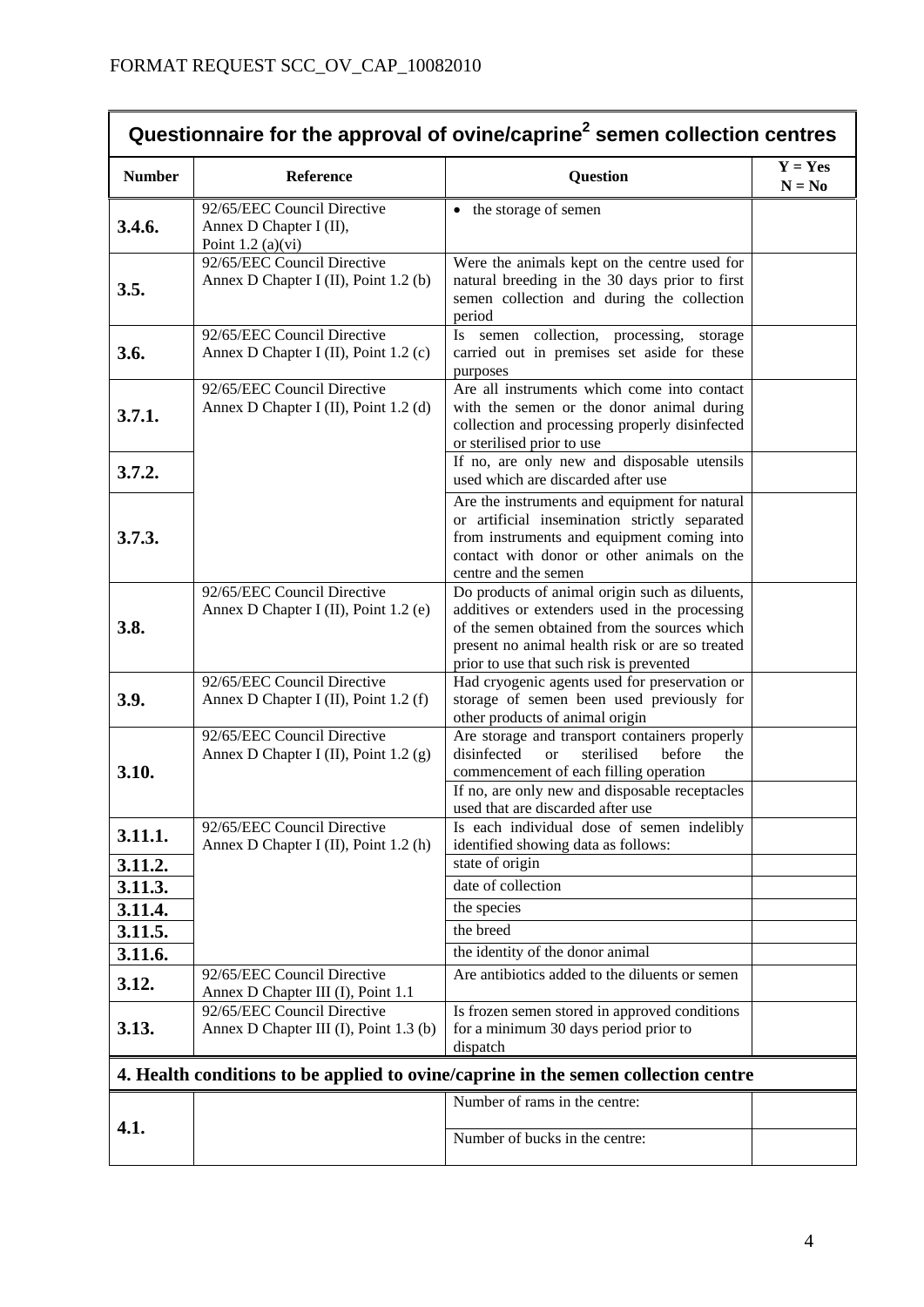| Questionnaire for the approval of ovine/caprine <sup>2</sup> semen collection centres |                                                                                |                                                                                                                                                                                                                                                                                                                                                                                                                                        |                       |
|---------------------------------------------------------------------------------------|--------------------------------------------------------------------------------|----------------------------------------------------------------------------------------------------------------------------------------------------------------------------------------------------------------------------------------------------------------------------------------------------------------------------------------------------------------------------------------------------------------------------------------|-----------------------|
| <b>Number</b>                                                                         | Reference                                                                      | Question                                                                                                                                                                                                                                                                                                                                                                                                                               | $Y = Yes$<br>$N = No$ |
| 4.2.                                                                                  | 92/65/EEC Council Directive<br>Annex D Chapter II (II), Point 1.1              | Have they been kept in quarantine for a period<br>of at least 28 days in accommodation<br>specifically approved for the purpose by the<br>competent authority, and where only animals<br>having at least the same health status were<br>present ('quarantine accommodation')                                                                                                                                                           |                       |
| 4.3.                                                                                  | 92/65/EEC Council Directive<br>Annex D Chapter II (II), Point 1.2              | Prior to their stay in the quarantine<br>accommodation, have they belonged to an<br>officially brucellosis-free ovine or caprine<br>holding pursuant to Article 2 of Council<br>Directive 91/68/EEC of 28 January 1991 on<br>animal health conditions governing intra-<br>Community trade in ovine and caprine<br>animals <sup>3</sup> and were not previously kept in a<br>holding of a lower health status as regards<br>brucellosis |                       |
| 4.4.                                                                                  | 92/65/EEC Council Directive<br>Annex D Chapter II (II), Point 1.3              | Do they come from a holding where during<br>the 60 days prior to their stay in the quarantine<br>accommodation they have undergone a<br>serological test for contagious epidydimitis (B.<br>ovis) carried out in accordance with Annex D<br>to Directive 91/68/EEC or any other test with<br>an equivalent documented sensitivity and<br>specificity                                                                                   |                       |
| 4.5.                                                                                  | 92/65/EEC Council Directive<br>Annex D Chapter II (II), Point 1.4              | Have they undergone the following tests<br>carried out on a blood sample collected within<br>the 28 days preceding the commencement of<br>the period of quarantine specified in point<br>4.2., with negative results in each case, except<br>for the test for Border disease referred to in<br>point 4.5.3.2:                                                                                                                          |                       |
| 4.5.1                                                                                 | 92/65/EEC Council Directive<br>Annex D Chapter II (II), Point 1.4 (a)          | for brucellosis (B. melitensis), a serological<br>test carried out in accordance with Annex C to<br>Directive 91/68/EEC;                                                                                                                                                                                                                                                                                                               |                       |
| 4.5.2.                                                                                | 92/65/EEC Council Directive<br>Annex D Chapter II (II), Point 1.4 (b)          | for contagious epidydimitis $(B. \text{ ovis})$ , a<br>serological test carried out in accordance with<br>Annex D to Directive 91/68/EEC, or any other<br>test with an equivalent documented sensitivity<br>and specificity;                                                                                                                                                                                                           |                       |
| 4.5.3.                                                                                | 92/65/EEC Council Directive<br>Annex D Chapter II (II), Point 1.4 (c)          | for Border disease:                                                                                                                                                                                                                                                                                                                                                                                                                    |                       |
| 4.5.3.1                                                                               | 92/65/EEC Council Directive<br>Annex D Chapter II (I),<br>Point 1.4 $(c)(i)$   | a virus isolation test or a test for virus<br>antigen, and                                                                                                                                                                                                                                                                                                                                                                             |                       |
| 4.5.3.2                                                                               | 92/65/EEC Council Directive<br>Annex D Chapter II (II),<br>Point $1.4$ (c)(ii) | a serological test to determine the presence<br>or absence of antibodies ('antibody test')                                                                                                                                                                                                                                                                                                                                             |                       |
| 4.6.                                                                                  | 92/65/EEC Council Directive<br>Annex D Chapter II (II), Point 1.5              | Have they undergone the following tests<br>carried out on samples taken during the period<br>of quarantine specified in point 4.2., and at<br>least 21 days after being admitted to the<br>quarantine accommodation, with negative                                                                                                                                                                                                     |                       |

 $\frac{1}{3}$ OJ L 46, 19.2.1991, p. 19.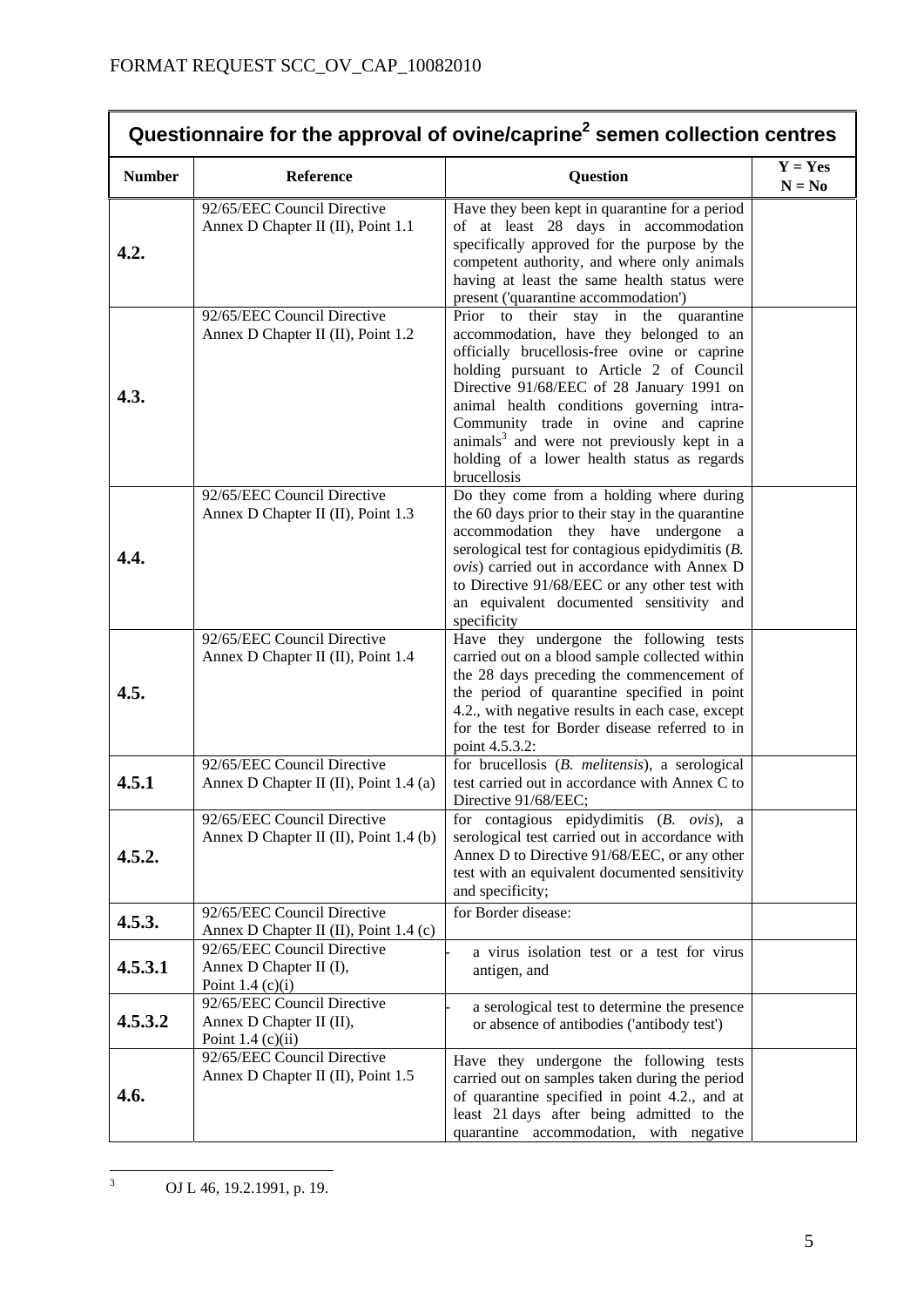| Questionnaire for the approval of ovine/caprine <sup>2</sup> semen collection centres |                                                                                   |                                                                                                                                                                                                                                                                                                                                                                                                                                                                                                                                                 |                       |
|---------------------------------------------------------------------------------------|-----------------------------------------------------------------------------------|-------------------------------------------------------------------------------------------------------------------------------------------------------------------------------------------------------------------------------------------------------------------------------------------------------------------------------------------------------------------------------------------------------------------------------------------------------------------------------------------------------------------------------------------------|-----------------------|
| <b>Number</b>                                                                         | Reference                                                                         | <b>Question</b>                                                                                                                                                                                                                                                                                                                                                                                                                                                                                                                                 | $Y = Yes$<br>$N = No$ |
|                                                                                       |                                                                                   | results:                                                                                                                                                                                                                                                                                                                                                                                                                                                                                                                                        |                       |
| 4.6.1.                                                                                | 92/65/EEC Council Directive<br>Annex D Chapter II (II), Point 1.5 (a)             | for brucellosis $(B.$ melitensis),<br>$\bullet$<br>a<br>serological test carried<br>out<br>in<br>accordance<br>with<br>Annex<br>C<br>to<br>Directive 91/68/EEC;                                                                                                                                                                                                                                                                                                                                                                                 |                       |
| 4.6.2.                                                                                | 92/65/EEC Council Directive<br>Annex D Chapter II (II), Point 1.5 (b)             | for contagious epidydimitis $(B. \text{ ovis})$ ,<br>$\bullet$<br>a serological test carried out in<br>accordance with Annex<br>D<br>to<br>Directive 91/68/EEC, or any other<br>test with an equivalent documented<br>sensitivity and specificity.                                                                                                                                                                                                                                                                                              |                       |
| 4.7.1.                                                                                | 92/65/EEC Council Directive<br>Annex D Chapter II (II), Point 1.6                 | Have they undergone the tests for Border<br>disease referred in points 4.5.3.1 and 4.5.3.2<br>carried out on the blood samples taken during<br>the period of quarantine specified in point<br>4.2., and at least 21 days after being admitted<br>to the quarantine accommodation<br>Was any animal (seronegative or seropositive)<br>only allowed entry to the semen collection<br>centre if no sero-conversion occurred in<br>animals which tested seronegative before the<br>of<br>day<br>entry<br>into<br>quarantine<br>the<br>accommodation |                       |
| 4.7.2.                                                                                |                                                                                   | If sero-conversion occurred, have all animals<br>that remain seronegative been kept in<br>quarantine over a prolonged time, until there<br>was no more sero-conversion in the group for<br>a period of three weeks from the day the sero-<br>conversion occurred<br>Were serologically positive animals allowed<br>entry into the semen collection centre subject<br>to a negative result in a test referred in point<br>4.5.3.1                                                                                                                |                       |
| 4.8.1                                                                                 | 92/65/EEC Council Directive<br>Annex D Chapter II (II), Point 2                   | Were all animals admitted to the semen<br>collection centre with the express permission<br>of the centre veterinarian                                                                                                                                                                                                                                                                                                                                                                                                                           |                       |
| 4.8.2                                                                                 |                                                                                   | Are all movements into and out of the semen<br>collection centre being recorded.                                                                                                                                                                                                                                                                                                                                                                                                                                                                |                       |
| 4.9.                                                                                  | 92/65/EEC Council Directive<br>Annex D Chapter II (II),<br>Point 3, first indent  | Did any animal admitted to the semen<br>collection centre show any clinical sign of<br>disease on the date of admission                                                                                                                                                                                                                                                                                                                                                                                                                         |                       |
| 4.10.                                                                                 | 92/65/EEC Council Directive<br>Annex D Chapter II (II),<br>Point 3, second indent | Have all animals, without prejudice to point 4<br>of Chapter II(II) of Annex D to Directive<br>quarantine<br>92/65/EEC,<br>come<br>from<br>accommodation, which on the day of dispatch<br>of the animals to the semen collection centre<br>complied with the following conditions:                                                                                                                                                                                                                                                              |                       |
| 4.10.1.                                                                               | 92/65/EEC Council Directive<br>Annex D Chapter II (II), Point 3(a)                | was situated in an area in which there has<br>been no outbreak of foot-and-mouth disease<br>for the past 30 days within a 10 kilometre<br>radius;                                                                                                                                                                                                                                                                                                                                                                                               |                       |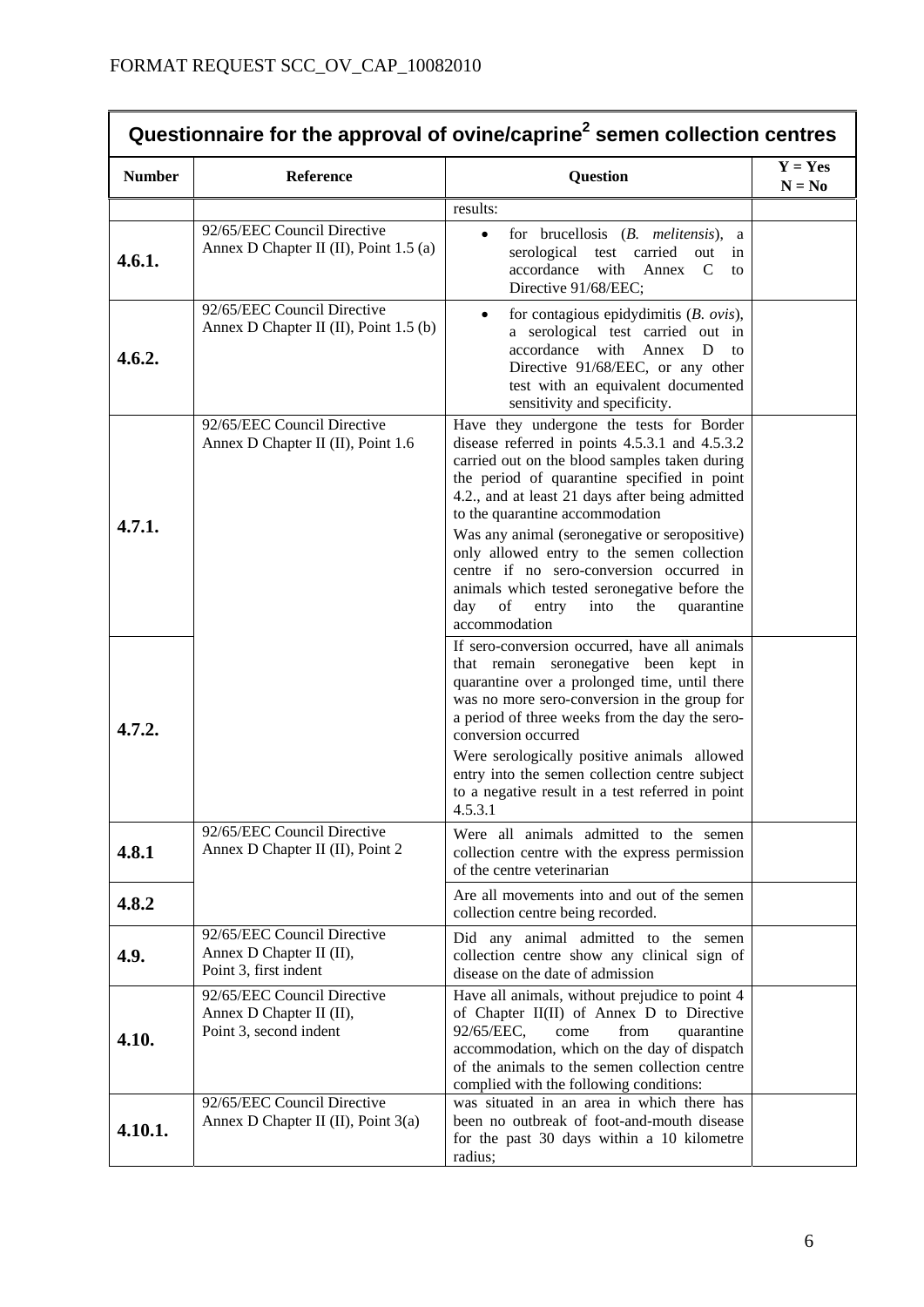| Questionnaire for the approval of ovine/caprine <sup>2</sup> semen collection centres |                                                                            |                                                                                                                                                                                                                                  |                       |
|---------------------------------------------------------------------------------------|----------------------------------------------------------------------------|----------------------------------------------------------------------------------------------------------------------------------------------------------------------------------------------------------------------------------|-----------------------|
| <b>Number</b>                                                                         | Reference                                                                  | <b>Question</b>                                                                                                                                                                                                                  | $Y = Yes$<br>$N = No$ |
| 4.10.2.                                                                               | 92/65/EEC Council Directive<br>Annex D Chapter II (II), Point 3(b)         | for the past three months has been free from<br>foot-and-mouth disease and brucellosis;                                                                                                                                          |                       |
| 4.10.3.                                                                               | 92/65/EEC Council Directive<br>Annex D Chapter II (II), Point 3(c)         | for the past 30 days has been free from<br>compulsory notifiable diseases as defined in<br>Article 2(b)(6) of Directive 91/68/EEC:                                                                                               |                       |
| 4.10.3.1.                                                                             |                                                                            | contagious agalactia of sheep or goats<br>(Mycoplasma agalactiae, Mycoplasma<br>capricolum, Mycoplasma mycoides var.<br><i>mycoides</i> "large colony"), within the last<br>six months,                                          |                       |
| 4.10.3.2.                                                                             |                                                                            | paratuberculosis, within the last 12<br>months,                                                                                                                                                                                  |                       |
| 4.10.3.3.                                                                             |                                                                            | caseous lymphadenitis, within the last 12<br>months,                                                                                                                                                                             |                       |
| 4.10.3.4.                                                                             |                                                                            | pulmonary adenomatosis, within the last<br>$\overline{a}$<br>three years; and                                                                                                                                                    |                       |
| 4.10.3.5.                                                                             |                                                                            | Maedi/Visna for sheep or caprine viral<br>arthritis/encephalitis for goats( $\frac{1}{1}$ ),                                                                                                                                     |                       |
|                                                                                       |                                                                            | within the last three years;                                                                                                                                                                                                     |                       |
|                                                                                       |                                                                            | if not, within the last 12 months, and<br>$\bullet$<br>all the infected animals were<br>slaughtered and remaining animals<br>subsequently reacted negatively to<br>two tests carried out at least six<br>months apart.           |                       |
|                                                                                       | 92/65/EEC Council Directive<br>Annex D Chapter II (I),<br>Point $5(a)-(c)$ | Have all ovine and caprine animals kept at an<br>approved semen collection centre been<br>subjected at least once every calendar year to<br>the following tests, with negative results:                                          |                       |
|                                                                                       |                                                                            | $\bullet$ brucellosis ( $B$ . <i>melitensis</i> ) in accordance<br>with Annex C to Directive 91/68/EEC;                                                                                                                          |                       |
| 4.11.                                                                                 |                                                                            | $\bullet$ for contagious epidydimitis (B. ovis) a<br>serological test carried out in accordance<br>with Annex D to Directive 91/68/EEC, or<br>other test with an<br>equivalent<br>any<br>documented sensitivity and specificity; |                       |
|                                                                                       |                                                                            | • for Border disease, the antibody test<br>referred to in point 4.5.3.2. applied only to<br>seronegative animals.                                                                                                                |                       |
| 4.12.                                                                                 | 92/65/EEC Council Directive<br>Annex D Chapter II (I), Point 6             | Have all tests referred to in this Questionnaire<br>been carried out by an approved laboratory                                                                                                                                   |                       |
| 4.13.1.                                                                               | 92/65/EEC Council Directive<br>Annex D Chapter II (I), Point 7             | If any of the tests described in point 4.11. was<br>positive, was the animal isolated and the<br>semen collected from it since the date of the<br>last negative test not subjected for trade                                     |                       |
| 4.13.2.                                                                               | 92/65/EEC Council Directive<br>Annex D Chapter II (I), Point 7             | Were the animal referred to in the first<br>paragraph removed from the centre, except in<br>the case of Border disease, in which case the<br>animal was subjected with negative result to a<br>test referred in point 4.5.3.1.   |                       |